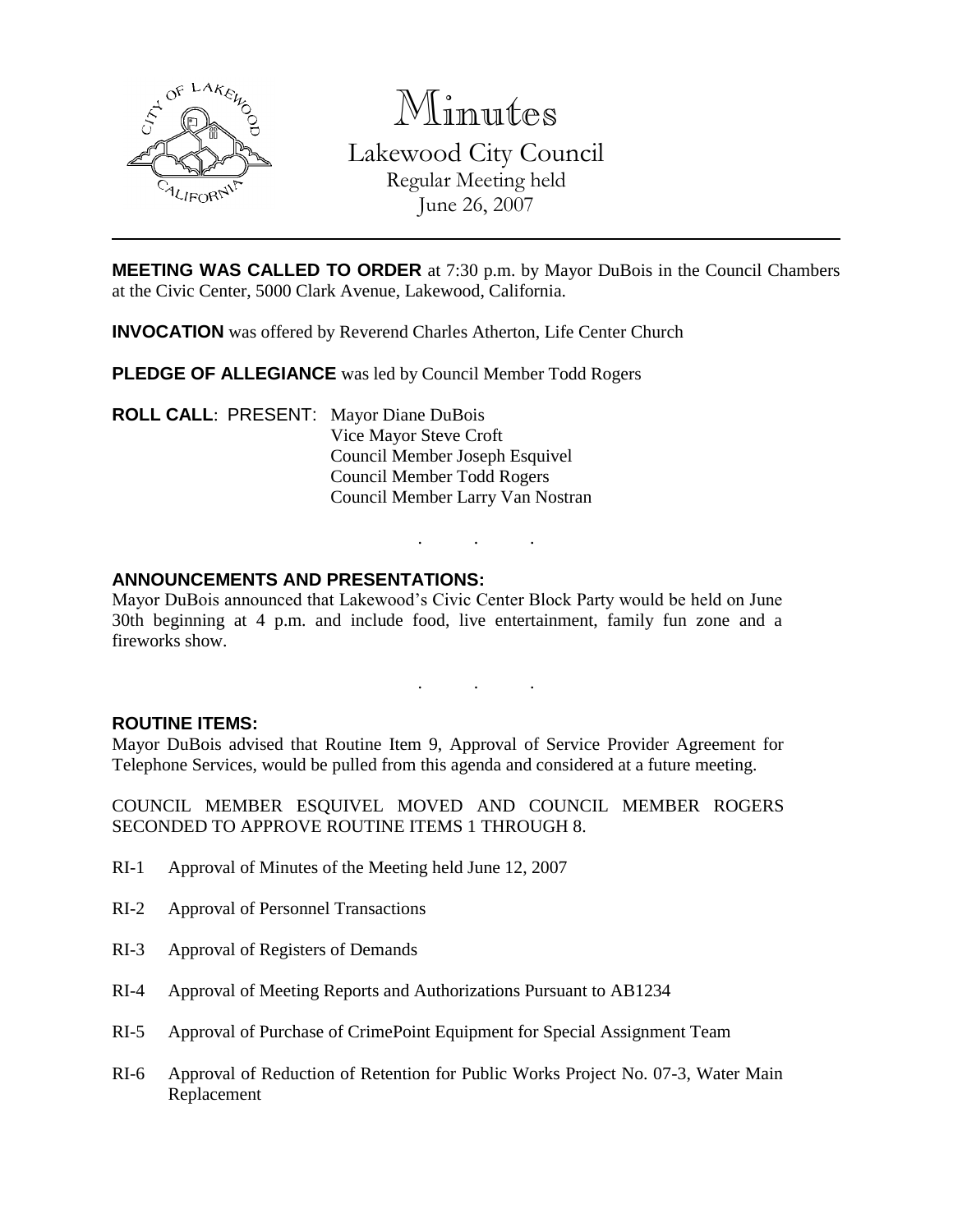#### **ROUTINE ITEMS:** Continued

- RI-7 Approval of Agreement with Knorr Systems, Inc. for Swimming Pool Chemical Maintenance Services
- RI-8 Approval of Agreement for Consultant Services to Analyze Computer Room Infrastructure

UPON ROLL CALL VOTE, THE MOTION WAS APPROVED:

AYES: COUNCIL MEMBERS: Van Nostran, Esquivel, Croft, Rogers and DuBois NAYS: COUNCIL MEMBERS: None

. . .

## **1.1 • BUDGET FOR FISCAL YEAR 2007-08**

City Manager Howard Chambers displayed slides and provided a brief presentation on the proposed budget looking at the areas of Economic Conditions, Budget Overview, Capital Improvements and Budget Focus Areas. He noted that the budget process took about six months to complete and the input from about 50 different people. He thanked the staff and Director of the Administrative Services Department for their work on the project.

Captain Dave Fender, Commander of the Lakewood Sheriff's Station, displayed slides and gave a brief presentation on the Public Safety focus area of the budget. He reviewed the items directly included as part of the City's contract with the Sheriff's Department and all of the other things included as part of department overhead, including backup by all of the services of the 16,000 member Department. He advised that costs had increased due to the need to maintain competitive salaries to retain personnel. He concluded by expressing his appreciation for the City's efforts, especially those of Lisa Rapp and June Anderson, on the Sheriff Station Expansion Project.

City Attorney Steve Skolnik provided a brief explanation of the items listed under the budget heading. He advised that included were resolutions making adjustments to refuse collection rates and water rates, both having been duly noticed as required by law. He inquired if any written protests regarding either rates adjustment had been received. The City Clerk responded by stating that one written protest had been received from Kenneth Ings and Manuela Baldwin-Ings.

Mayor DuBois opened the public hearing at 8:08 p.m. and called for anyone in the audience wishing to address the City Council on this matter. There was no response.

COUNCIL MEMBER ESQUIVEL MOVED AND COUNCIL MEMBER VAN NOSTRAN SECONDED TO CLOSE THE PUBLIC HEARING. UPON ROLL CALL VOTE, THE MOTION WAS APPROVED:

AYES: COUNCIL MEMBERS: Van Nostran, Esquivel, Croft, Rogers and DuBois NAYS: COUNCIL MEMBERS: None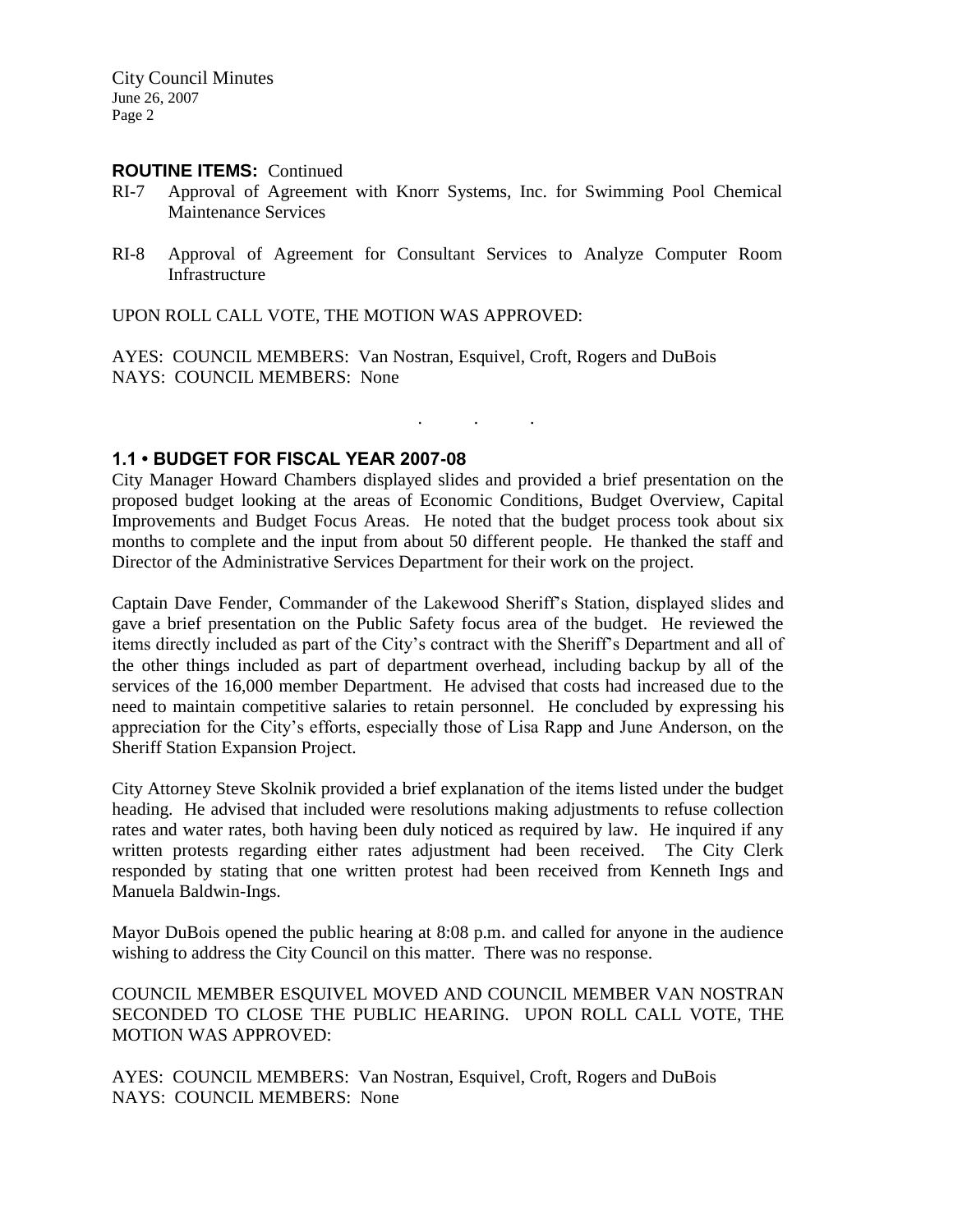### **1.1 • BUDGET FOR FISCAL YEAR 2007-08** - Continued

COUNCIL MEMBER VAN NOSTRAN MOVED AND COUNCIL MEMBER ESQUIVEL SECONDED TO APPROVE ITEMS 1.1.c THROUGH e.47.

c. RESOLUTION NO. 2007-20; A RESOLUTION OF THE CITY COUNCIL OF THE CITY OF LAKEWOOD AMENDING THE BUDGET FOR FISCAL YEAR 2006-2007, AND AUTHORIZING THE APPROPRIATION OF RESERVE FUNDS INTO APPROPRIATE FUNDS AS OF JUNE 30, 2007

d. RESOLUTION NO. 2007-21; A RESOLUTION OF THE CITY COUNCIL OF THE CITY OF LAKEWOOD DETERMINING THE TOTAL ANNUAL APPROPRIATION SUBJECT TO LIMITATION OF THE CITY OF LAKEWOOD FOR FISCAL YEAR 2007- 2008

e. RESOLUTION NO. 2007-22; A RESOLUTION OF THE CITY COUNCIL OF THE CITY OF LAKEWOOD ADOPTING THE BUDGET AND APPROPRIATING REVENUE FOR THE FISCAL YEARS 2007-2008

1) RESOLUTION NO. 2007-23; A RESOLUTION OF THE CITY COUNCIL OF THE CITY OF LAKEWOOD AUTHORIZING LOANS TO LAKEWOOD REDEVELOPMENT AGENCY

2) RESOLUTION NO. 2007-24; A RESOLUTION OF THE CITY COUNCIL OF THE CITY OF LAKEWOOD AUTHORIZING THE DIRECTOR OF ADMINISTRATIVE SERVICES TO CERTIFY TO CITY LIGHT AND POWER LAKEWOOD, INC., THAT BASIC FEE PAYMENTS HAVE BEEN INCLUDED IN THE BUDGET

3) RESOLUTION NO. 2007-25; A RESOLUTION OF THE CITY COUNCIL OF THE CITY OF LAKEWOOD AMENDING RESOLUTION NO. 2002-38 PERTAINING TO EMPLOYEE BENEFITS AND CLASSIFICATION AND COMPENSATION OF CITY OFFICERS AND EMPLOYEES, AND ESTABLISHING EMPLOYEE BENEFITS, DEFINING THE CONDITIONS AND HOURS OF EMPLOYMENT, AND ADOPTING A CLASSIFICATION AND COMPENSATION PLAN FOR CITY OFFICERS AND EMPLOYEES

4) RESOLUTION NO. 2007-26; A RESOLUTION OF THE CITY COUNCIL OF THE CITY OF LAKEWOOD REPEALING RESOLUTION NO. 2006-35 PERTAINING TO HOURLY-RATED PART-TIME EMPLOYEES AND ENACTING A PERSONNEL RESOLUTION ESTABLISHING THE COMPENSATION, RULES AND REGULATIONS PERTAINING TO HOURLY-RATED PART-TIME EMPLOYEES

5) RESOLUTION NO. 2007-27; A RESOLUTION OF THE CITY COUNCIL OF THE CITY OF LAKEWOOD AMENDING THE PERSONNEL RULES, REGULATIONS AND PROCEDURES PERTAINING TO NEPOTISM, USE OF CITY VEHICLES AND EQUIPMENT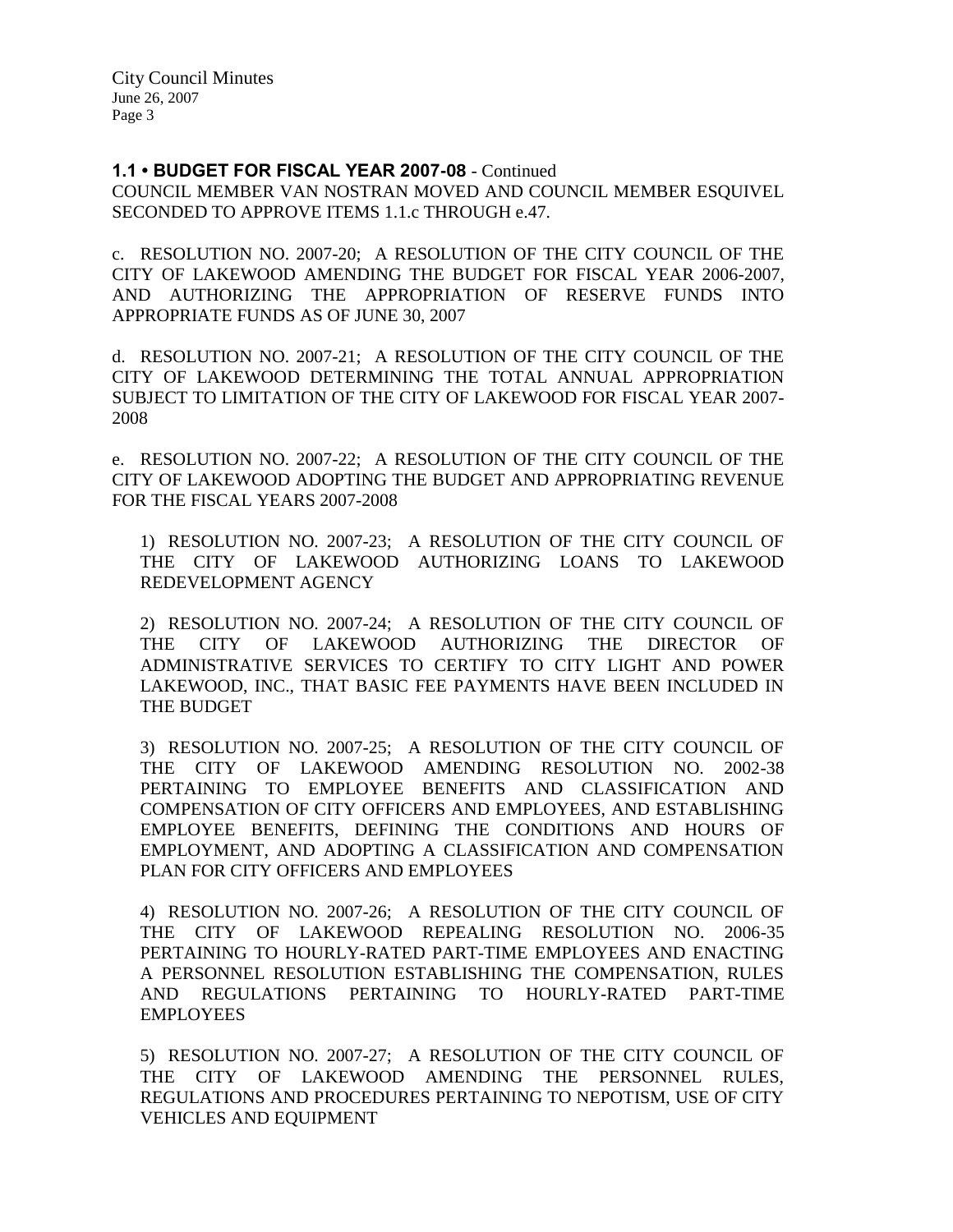#### **1.1 • BUDGET FOR FISCAL YEAR 2007-08** - Continued

6) RESOLUTION NO. 2007-28; A RESOLUTION OF THE CITY COUNCIL OF THE CITY OF LAKEWOOD AMENDING AND RENEWING A COMMUNITY RECREATION PROGRAM AGREEMENT WITH THE ABC UNIFIED SCHOOL DISTRICT

7) RESOLUTION NO. 2007-29; A RESOLUTION OF THE CITY COUNCIL OF THE CITY OF LAKEWOOD RENEWING AN AGREEMENT BETWEEN THE CITY AND ARC OF SOUTHEAST LOS ANGELES PROVIDING SERVICES FOR RESIDENTS OF THE CITY OF LAKEWOOD WITH MENTAL RETARDATION AND OTHER DEVELOPMENTAL DISABILITIES FOR THE FISCAL YEAR 2007- 2008

8) RESOLUTION NO. 2007-30; A RESOLUTION OF THE CITY COUNCIL OF THE CITY OF LAKEWOOD AMENDING AND RENEWING AN AGREEMENT BETWEEN THE CITY OF LAKEWOOD AND COMMUNITY FAMILY GUIDANCE CENTER PROVIDING COUNSELING SERVICES FOR FAMILIES AND JUVENILE RESIDENTS OF THE CITY OF LAKEWOOD FOR THE FISCAL YEAR 2007-2008

9) RESOLUTION NO. 2007-31; A RESOLUTION OF THE CITY COUNCIL OF THE CITY OF LAKEWOOD AMENDING AND RENEWING AN AGREEMENT BETWEEN THE CITY OF LAKEWOOD AND LAKEWOOD MEALS ON WHEELS FOR THE FISCAL YEAR 2007-2008

10) RESOLUTION NO. 2007-32; A RESOLUTION OF THE CITY COUNCIL OF THE CITY OF LAKEWOOD AMENDING AND RENEWING AN AGREEMENT BETWEEN THE CITY OF LAKEWOOD AND PATHWAYS VOLUNTEER HOSPICE, INC. PROVIDING IN-HOME MEDICAL SERVICES FOR TERMINALLY ILL RESIDENTS OF THE CITY OF LAKEWOOD FOR THE FISCAL YEAR 2007- 2008

11) RESOLUTION NO. 2007-33; A RESOLUTION OF THE CITY COUNCIL OF THE CITY OF LAKEWOOD AMENDING AND RENEWING AN AGREEMENT BETWEEN THE CITY OF LAKEWOOD AND SU CASA FAMILY CRISIS AND SUPPORT CENTER PROVIDING COUNSELING SERVICES FOR FAMILIES AND JUVENILE RESIDENTS OF THE CITY OF LAKEWOOD FOR THE FISCAL YEAR 2007-2008

12) Approval of Agreement with Human Services Association (HSA)

13) Approval of Sycamore Caterers, Inc. Request for Assignment

14) Approval of Professional Services Agreement with Dive/Corr, Inc. for Water Storage Facility Inspection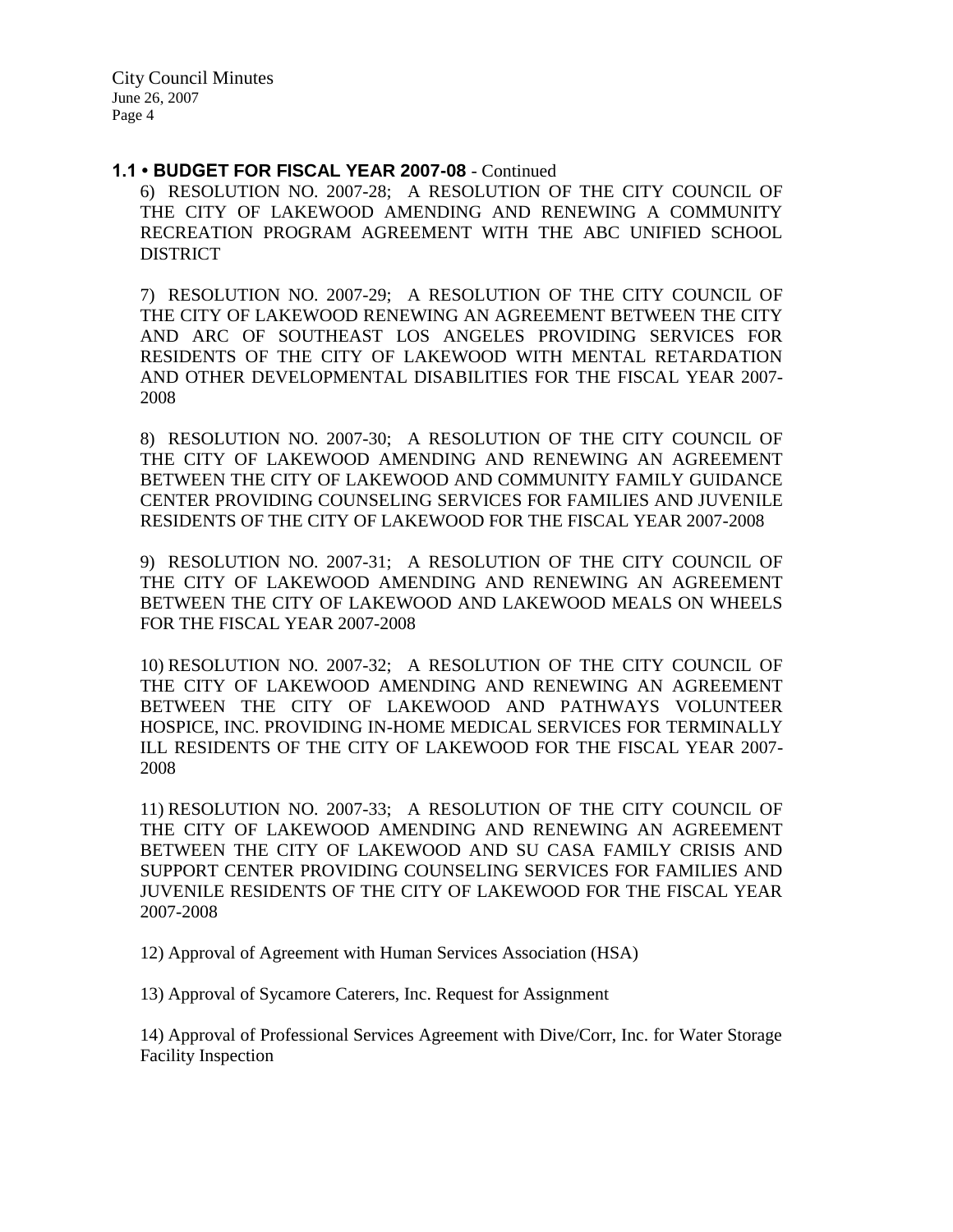### **1.1 • BUDGET FOR FISCAL YEAR 2007-08** - Continued

15) Approval of Agreement with Water Well Supply for Maintenance of Water Production Facilities

16) Approval of Extension of Agreement for Construction Management/Inspection Services with BDA Associates

17) Approval of Extension of Agreement for Engineering and Traffic Survey Services with Newport Traffic Studies

18) Approval of Extension of Agreement for Hardscape Maintenance with CJ Construction

19) Approval of Extension of Agreement for Engineering Services with Associated Soils Engineering

20) Approval of Amendment to Agreement for HVAC Preventative Maintenance Services with Process Cooling & Heating

21) Approval of Extension of Agreement for Environmental Services with S.C.S. Consultants

22) Approval of Extension of Agreement for Transportation Planning and Engineering Services Agreement with LSA Associates, Inc.

23) Approval of Extension of Agreement for Street Banner Marketing Program with Sierra Installations, Inc.

24) Approval of Amendment to the Agreement with Musco Lighting for Athletic Field Lighting Services

25) Approval of Agreement for Electrical Contracting Services with Electro Dynamic **Services** 

26) Approval of Amendment to Agreement with West Coast Arborists for Tree Maintenance Services

27) Approval of Amendment to Agreement with Bio Clean Environmental Services, Inc. for Environmental Engineering and Storm Water Compliance Services

28) Approval of Amendment to Agreement for Engineering Services with Reedcorp Engineering

29) Approval of Amendment to Agreement with R. F. Dickson Co. for Street Sweeping **Services**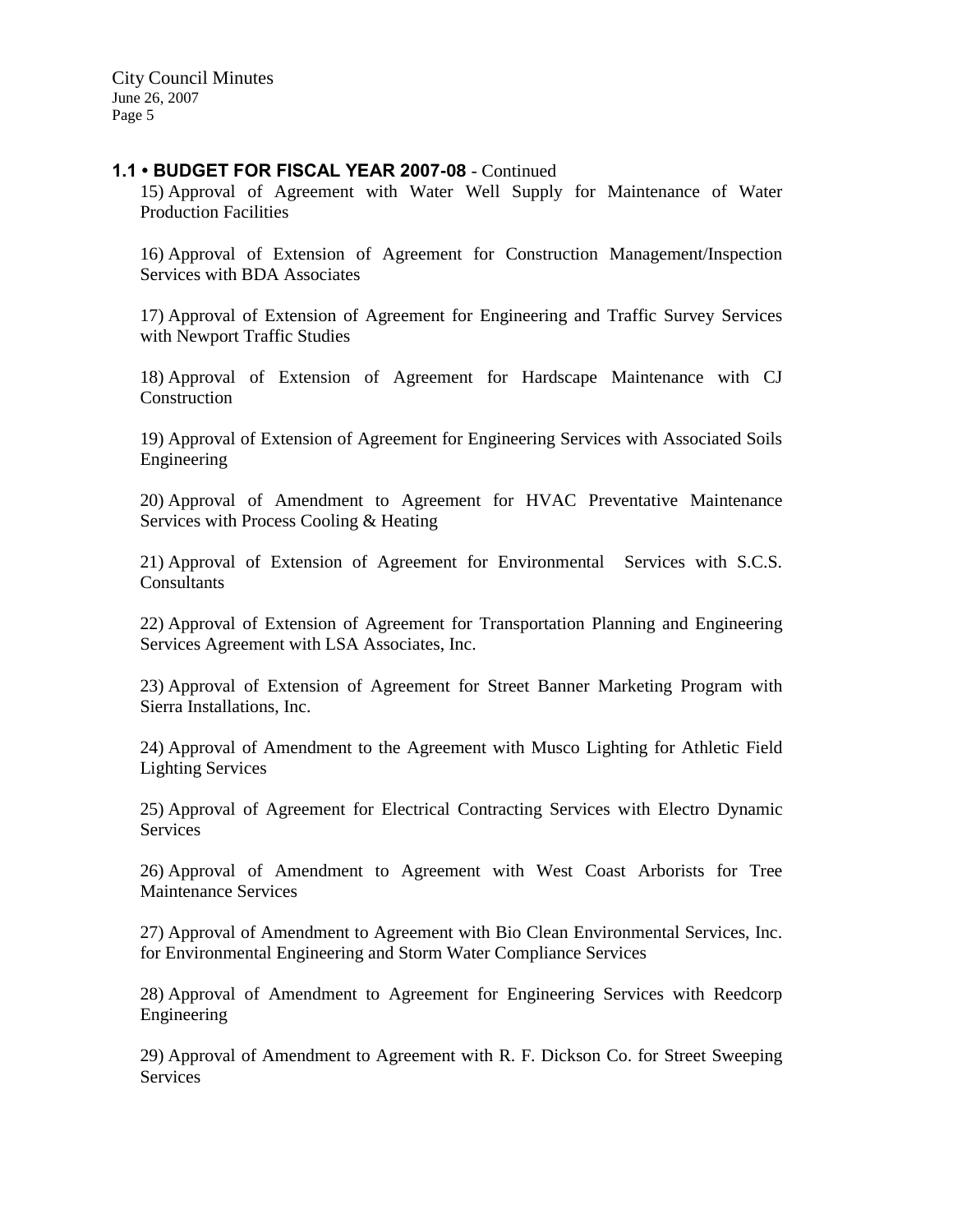## **1.1 • BUDGET FOR FISCAL YEAR 2007-08** - Continued

30) Approval of Amendment to Agreement for Animal Control Services with SEAACA

31) Approval of Agreement for Auditing Services with Diehl Evans

32) RESOLUTION NO. 2007-34; A RESOLUTION OF THE CITY COUNCIL OF THE CITY OF LAKEWOOD AMENDING THE FEE OR PAYMENT FOR SPECIAL COLLECTION SERVICES AND PROGRAMS

33) RESOLUTION NO. 2007-35; A RESOLUTION OF THE CITY COUNCIL OF THE CITY OF LAKEWOOD AMENDING RESOLUTION NO. 3150, AS AMENDED PERTAINING TO WATER RATES AND CHARGES

34) Approval of Agreement for Document Imaging System Maintenance and Support

35) Approval of Renewal of Agreement for Safety Consulting Services with Pacific EH&S Services, Inc.

36) Approval of Agreement for Helicopter Maintenance with STEAM Aircraft

37) Approval of Agreement with Greater Lakewood Chamber of Commerce to Provide Services Through the Long Beach City College Small Business Development Center

38) Approval of Agreement for Page Composition, Printing and Preparation for Mailing of the City Newsletter

39) RESOLUTION NO. 2007-36; A RESOLUTION OF THE CITY COUNCIL OF THE CITY OF LAKEWOOD AMENDING THAT CERTAIN AGREEMENT BETWEEN THE CITY OF LAKEWOOD AND JOE A. GONSALVES AND SON, INC.

40) Approval of Agreement with J. D. Franz Research Services for Community Surveys

41) Approval of Video Production Services and AV Fee Schedule

42) Approval of Marketing and Design Services Agreement with Slover and Kinsbursky

43) Approval of Agreement with Novacoast, Inc. for IT Network Infrastructure Review

44) Approval of Agreements with AEF Systems Consulting for Information Technology Services

45) Approval of Agreement with Pixelpushers, Inc. for Resident Service Request System, Phase III

46) Approval of Renewal of Agreement with Fair Housing Consulting Services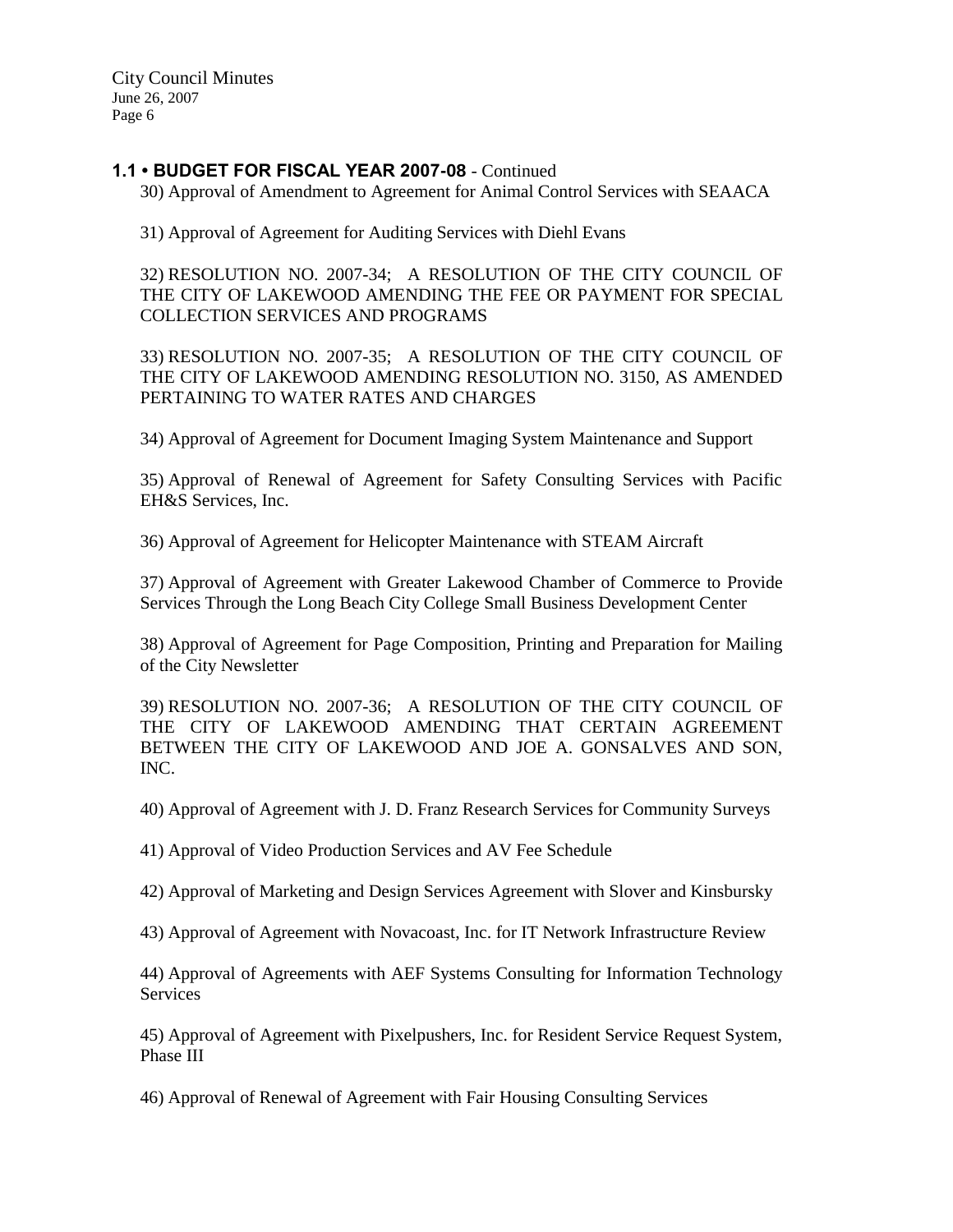## **1.1 • BUDGET FOR FISCAL YEAR 2007-08** - Continued

47) Approval of Extension of Reimbursement Agreement for Long Beach Transit Dial-A-Lift Services

UPON ROLL CALL VOTE, THE MOTION WAS APPROVED:

AYES: COUNCIL MEMBERS: Van Nostran, Esquivel, Croft, Rogers and DuBois NAYS: COUNCIL MEMBERS: None

Council Member Van Nostran complimented the City Manager and staff on their efforts to provide a balanced budget in a time when future revenues were uncertain.

# **1.2 • AWARD OF BID FOR PURCHASING BID PUR03-07, VIDEO EDITING SYSTEM AND STORAGE NETWORK**

. . .

Administrative Services Director Diane Perkin made a brief presentation based on the report in the agenda and stated three bids had been received for the purchase of a video editing system and storage network to replace a system for which replacement parts were no longer available. It was the recommendation of staff that the City Council authorize the purchase from the low bidder, HomeRun Media, in the amount of \$79,296.68.

Mayor DuBois opened the public hearing at 8:11 p.m. and called for anyone in the audience wishing to address the City Council on this matter. There was no response.

COUNCIL MEMBER VAN NOSTRAN MOVED AND VICE MAYOR CROFT SECONDED TO APPROVE STAFF'S RECOMMENDATION. UPON ROLL CALL VOTE, THE MOTION WAS APPROVED:

AYES: COUNCIL MEMBERS: Van Nostran, Esquivel, Croft, Rogers and DuBois NAYS: COUNCIL MEMBERS: None

## **1.3 • STATE VIDEO FRANCHISES OPERATING WITHIN THE CITY**

Lisa Novotny, Assistant to the City Manager, gave a report based on the item in the agenda and stated new legislation was passed by the State Legislature in 2006 which required local agencies to adopt specified provisions in order to protect municipal revenues and public, educational and governmental channels and facilities. The proposed ordinance would satisfy those requirements. It was the recommendation of staff that the City Council hold a public hearing and introduce Ordinance No. 2007-6.

. . .

ORDINANCE NO. 2007-6; AN ORDINANCE OF THE CITY COUNCIL OF THE CITY OF LAKEWOOD AMENDING THE LAKEWOOD MUNICIPAL CODE PERTAINING TO STATE VIDEO FRANCHISES OPERATING WITHIN THE CITY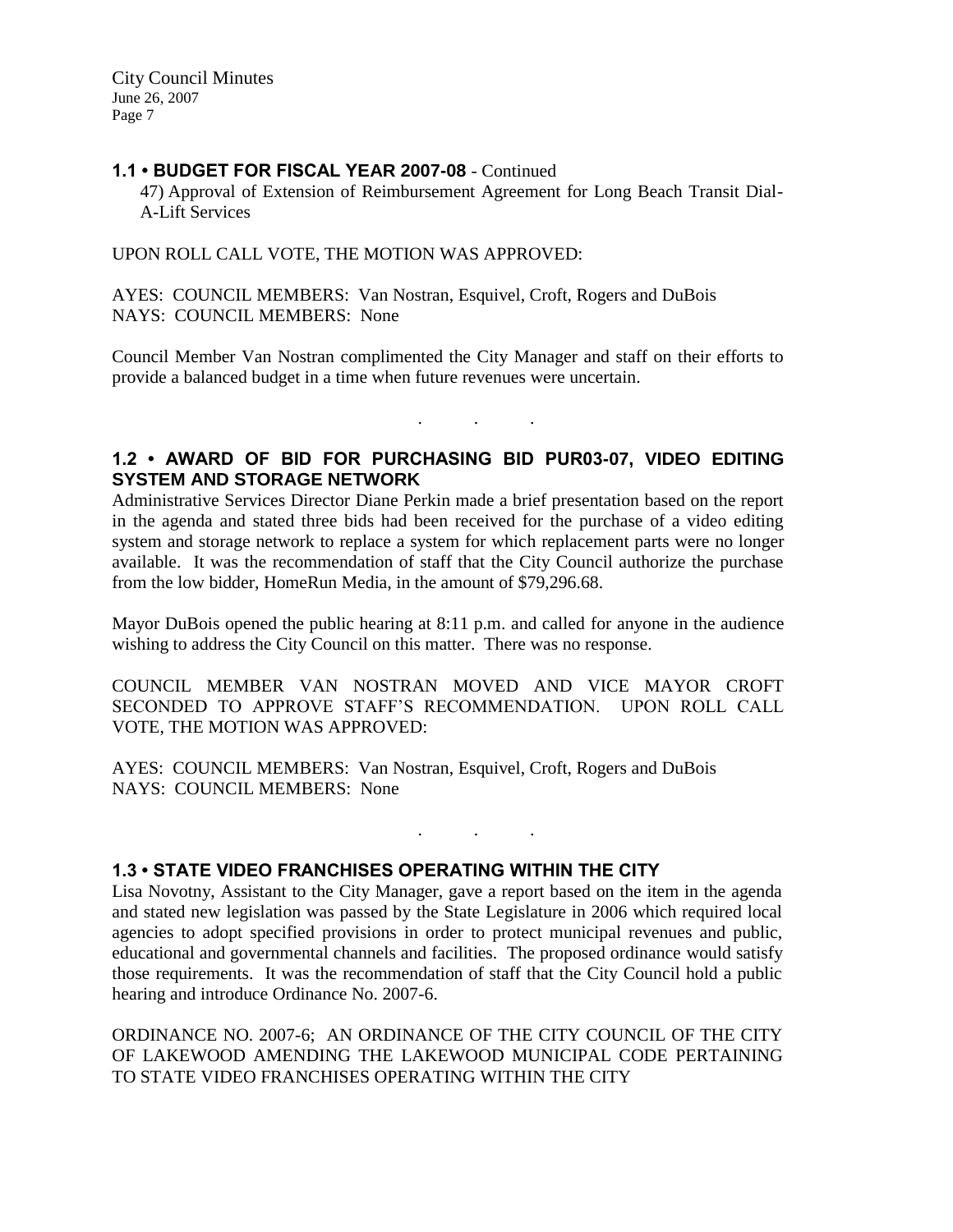# **1.3 • STATE VIDEO FRANCHISES OPERATING WITHIN THE CITY** - Continued

Mayor DuBois opened the public hearing at 8:14 p.m. and called for anyone in the audience wishing to address the City Council on this matter. There was no response.

COUNCIL MEMBER ROGERS MOVED AND VICE MAYOR CROFT SECONDED TO CLOSE THE PUBLIC HEARING AND INTRODUCE ORDINANCE NO. 2007-6. UPON ROLL CALL VOTE, THE MOTION WAS APPROVED:

AYES: COUNCIL MEMBERS: Van Nostran, Esquivel, Croft, Rogers and DuBois NAYS: COUNCIL MEMBERS: None

# **2.1 • AUTHORIZING THE CITY TREASURER TO DEPOSIT FUNDS FOR SAFEKEEPING AND INVESTMENT AND AUTHORIZING THE WITHDRAWAL OF FUNDS FROM DEPOSITORIES**

. . .

The City Attorney advised that due to recent changes in key staff members, a new resolution setting forth the names of authorized staff members was required.

RESOLUTION NO. 2007-38; A RESOLUTION OF THE CITY COUNCIL OF THE CITY OF LAKEWOOD AUTHORIZING THE CITY TREASURER TO DEPOSIT FUNDS FOR SAFEKEEPING AND INVESTMENT AND AUTHORIZING WITHDRAWAL OF FUNDS FROM DEPOSITORIES

COUNCIL MEMBER ROGERS MOVED AND COUNCIL MEMBER VAN NOSTRAN SECONDED TO ADOPT RESOLUTION NO. 2007-38. UPON ROLL CALL VOTE, THE MOTION WAS APPROVED:

AYES: COUNCIL MEMBERS: Van Nostran, Esquivel, Croft, Rogers and DuBois NAYS: COUNCIL MEMBERS: None

. . .

# **2.2 • GOLDEN STATE WATER COMPANY FRANCHISE FOR WATER DISTRIBUTION AND TRANSMISSION**

The City Attorney gave a presentation based on the report in the agenda and stated Golden State Water Company, formerly known as Southern California Water Company, was applying for renewal of a franchise with the City for water distribution and transmission. He noted State law controlled what areas of a franchise agreement the City could regulate. It was the recommendation of staff that the City Council adopt the proposed resolution to set a public hearing on the grant of a franchise and introduce the franchise ordinance.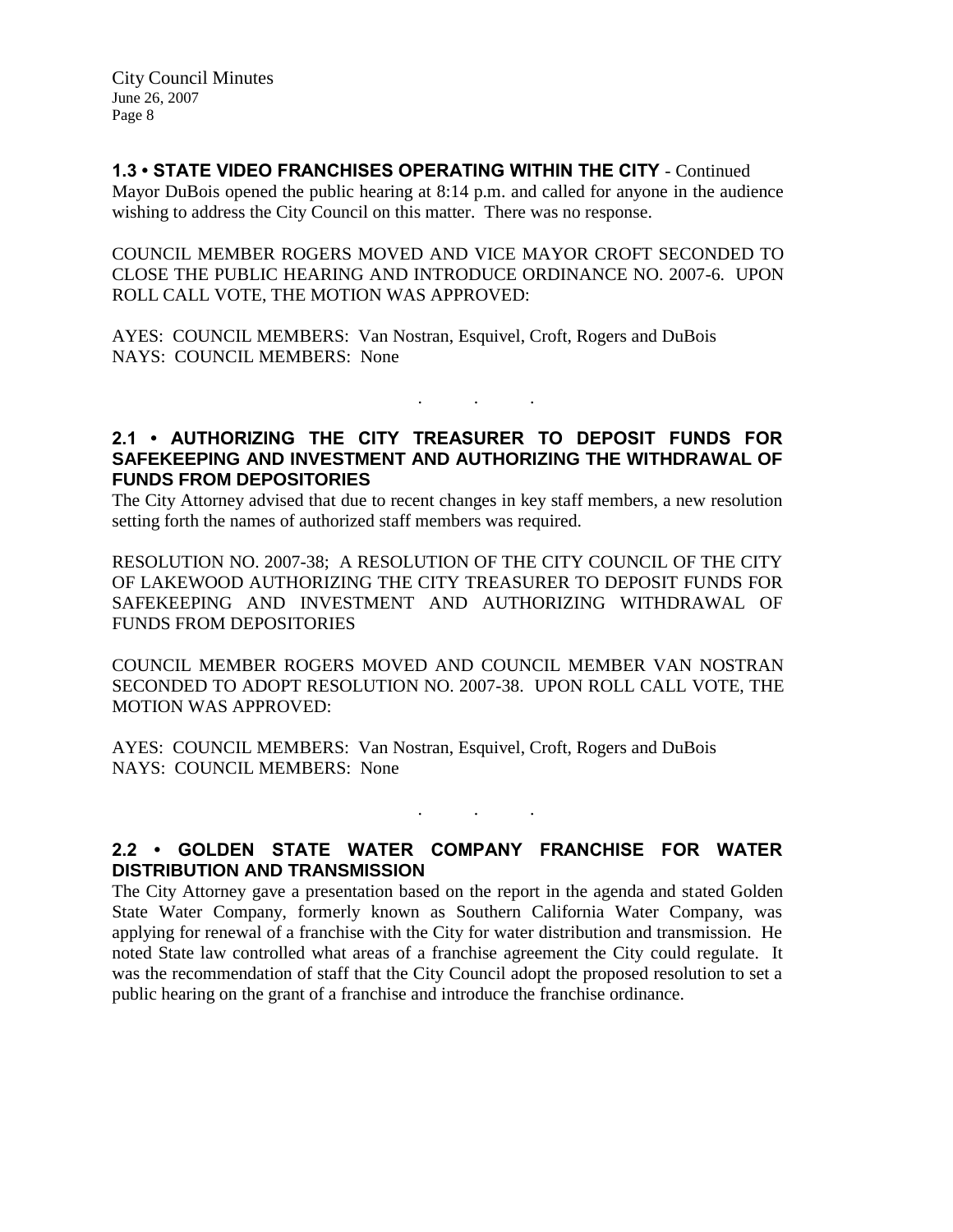## **2.2 • GOLDEN STATE WATER COMPANY FRANCHISE** - Continued

RESOLUTION NO. 2007-39; A RESOLUTION OF THE CITY COUNCIL OF THE CITY OF LAKEWOOD, CALIFORNIA, DECLARING ITS INTENTION TO GRANT TO GOLDEN STATE WATER COMPANY A FRANCHISE TO USE OR LAY AND USE PIPES, DITCHES, FLUMES, CONDUITS AND APPURTENANCES FOR TRANSMITTING AND DISTRIBUTING WATER FOR ANY AND ALL PURPOSES IN, ALONG, ACROSS, UPON AND UNDER CERTAIN PUBLIC STREETS, WAYS, ALLEYS AND PLACES WITHIN THE CITY OF LAKEWOOD, AND SETTING A PUBLIC HEARING THEREON AT 7:30 P.M. ON THE 24TH DAY OF JULY, 2007, IN THE CITY COUNCIL CHAMBER, 5000 CLARK AVENUE, LAKEWOOD, CALIFORNIA

ORDINANCE NO. 2007-7; AN ORDINANCE OF THE CITY COUNCIL OF THE CITY OF LAKEWOOD, CALIFORNIA, GRANTING TO GOLDEN STATE WATER COMPANY, A CALIFORNIA CORPORATION, A FRANCHISE TO USE, OR TO LAY AND USE, PIPES AND APPURTENANCES FOR TRANSMITTING AND DISTRIBUTING WATER FOR ANY AND ALL PURPOSES UNDER, ALONG, ACROSS OR UPON THE PUBLIC STREETS, WAYS, ALLEYS AND PLACES, AS THE SAME MAY NOW OR MAY HEREAFTER EXIST, WITHIN THE CITY OF LAKEWOOD

COUNCIL MEMBER ROGERS MOVED AND VICE MAYOR CROFT SECONDED TO ADOPT RESOLUTION NO. 2007-39 AND INTRODUCE ORDINANCE NO. 2007-7. UPON ROLL CALL VOTE, THE MOTION WAS APPROVED:

AYES: COUNCIL MEMBERS: Van Nostran, Esquivel, Croft, Rogers and DuBois NAYS: COUNCIL MEMBERS: None

### **3.1 • PURCHASE OF T3 PERSONAL ELECTRIC MOBILITY UNITS FOR SHERIFF MALL PATROL**

. . .

Deputy City Manager Sandi Ruyle displayed a video and gave a brief presentation based on the report in the agenda. She reported that two T3 personal electric mobility units, designed specifically for law enforcement uses, had been made available to the City for testing and had been utilized by the Lakewood Mall deputies who found that the units allowed them to patrol a larger area than on foot or bicycle and provided improved visibility. The units were available for purchase through a piggyback on the L.A. County Sheriff's Department bid. It was the recommendation of staff that the City Council authorize the purchase of two T3 units from T3 Motion, Inc. in the amount of \$20,869.27

VICE MAYOR CROFT MOVED AND COUNCIL MEMBER ESQUIVEL SECONDED TO APPROVE STAFF'S RECOMMENDATION. UPON ROLL CALL VOTE, THE MOTION WAS APPROVED:

AYES: COUNCIL MEMBERS: Van Nostran, Esquivel, Croft, Rogers and DuBois NAYS: COUNCIL MEMBERS: None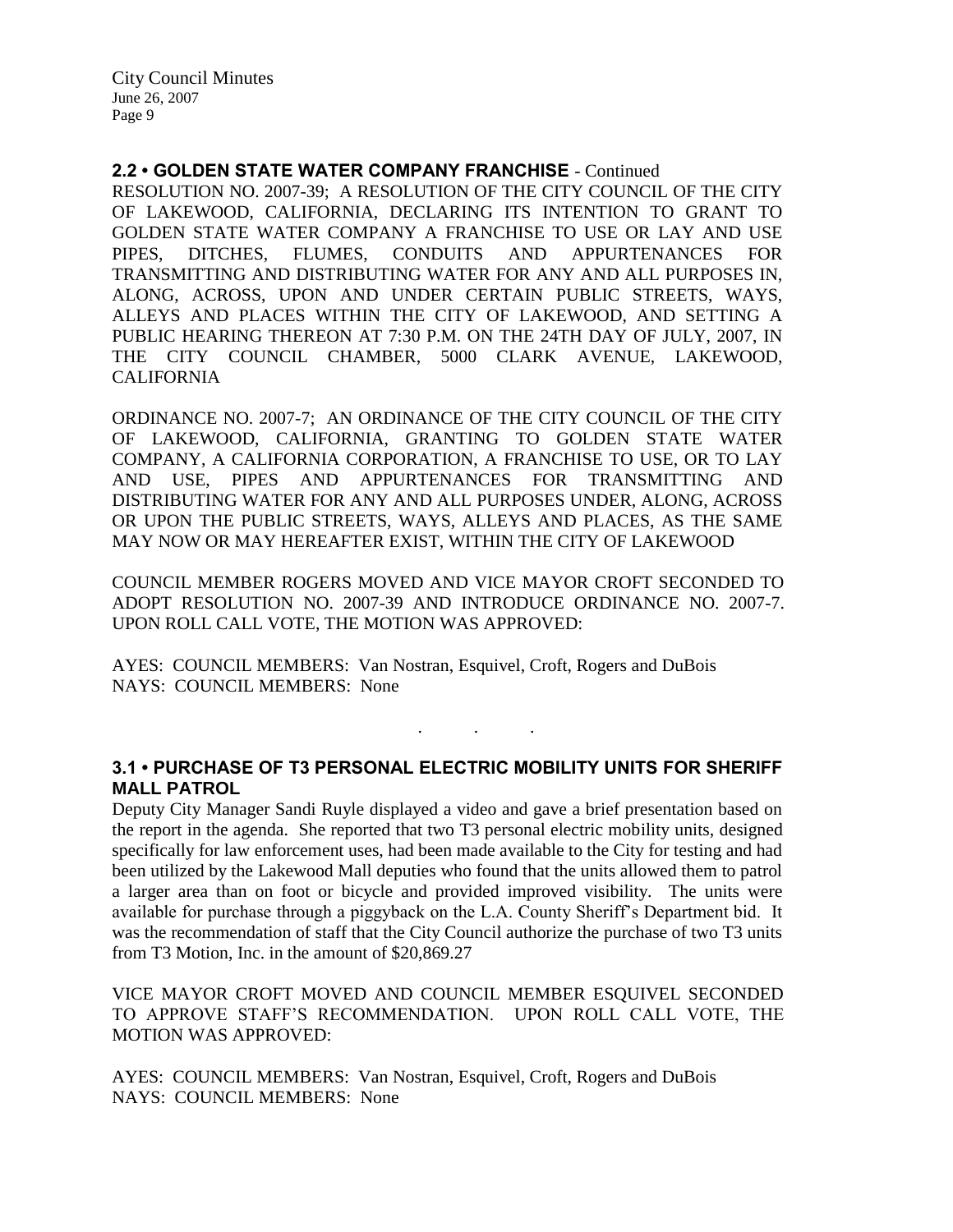# **3.2 • PROPOSED SOLAR GENERATION PROJECT AT PLANT #4**

Water Resources Director Jim Glancy displayed slides and introduced a proposal, outlined in the agenda, to generate electricity at Plant #4 with a solar collection system.

Bill Simmons, City Light and Power, displayed slides defining the financing, installation and maintenance of a photovoltaic generation facility that could eliminate or greatly reduce the energy used for Plant #4 booster pumps. He stated that the flat mounted panels, which would be installed on the roof of Tank #3, could be partially funded by the California Solar Initiative rebate program offered through the Southern California Edison Company. He noted that in addition to energy cost savings over the 30 year life of the project, removing the load from the power grid for the City would increase the power available for other uses during peak hours and eliminate the production of pounds of greenhouse gases.

Mr. Glancy reported that the proposal had been reviewed by the Water Resources Committee whose recommendation had been to authorize the Mayor to sign a letter of intent with City Light and Power, Inc.; authorize an application for a rebate under the California Solar Initiative; appropriate \$10,000 from the Water Fund for the solar rebate application costs; and direct staff to finalize an agreement with City Light and Power, Inc.

Responding to a question from Council Member Esquivel, Mr. Simmons stated that while there was not a similar project currently in another city, the proposed equipment was being utilized for several similar commercial projects.

Vice Mayor Croft stated that as a member of the Water Committee he would heartily endorse the project as being good for the environment and good for the City. He noted that the project costs would be almost completely offset by energy savings costs and the available rebate funds and that the savings could be even greater should the cost of energy rise over the life of the project.

COUNCIL MEMBER ROGERS MOVED AND VICE MAYOR CROFT SECONDED TO APPROVE THE RECOMMENDATIONS OF THE WATER COMMITTEE. UPON ROLL CALL VOTE, THE MOTION WAS APPROVED:

AYES: COUNCIL MEMBERS: Van Nostran, Esquivel, Croft, Rogers and DuBois NAYS: COUNCIL MEMBERS: None

# **3.3 • STATUS REPORT FROM AD HOC STREET SWEEPING COMMITTEE**

Vice Mayor Croft stated the Ad Hoc Street Sweeping Committee had conducted an initial meeting to begin review of an implementation plan and to discuss options. He stated that an additional meeting was scheduled in the next week. Once recommendations had been drafted, they would be presented to the City Council for review.

. . .

. . .